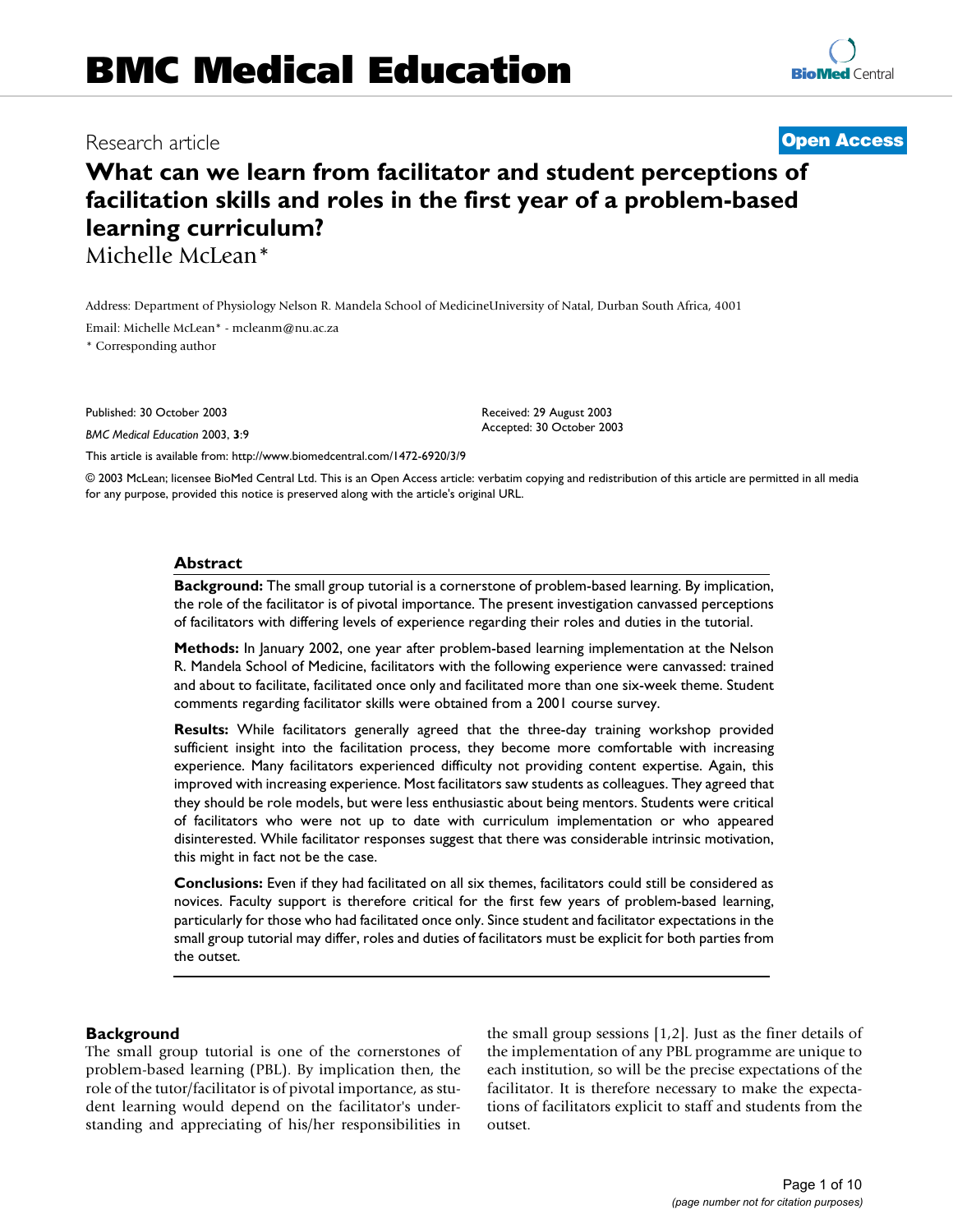In an ideal situation, where classes are small, there may be sufficient experts to serve the dual role of tutor and facilitator, providing students with expertise while overseeing the group process [3]. In reality, however, medical faculties are generally not afforded such luxury in terms of human resources. In most instances, the tutor becomes a true facilitator, whose primary role is to ensure student learning and interaction during small group sessions. Prior to embracing facilitation, facilitators need to understand and accept the philosophy that underpins PBL. Each educator must therefore believe in the benefits of active, constructive learning and be able to relinquish teaching control, which historically, for the good teacher, meant explaining such that students understood. For many academics, PBL, as an educational philosophy, questions many of the epistemologies underlying their previous activities in a traditional didactic curriculum, which may be met with some resistance [2,4]. The transition from teacher to facilitator requires faculty to develop staff skills in PBL facilitation, through workshops and perhaps staff incentives [5–9].

Dolmans and co-workers, in a review article on the trends in tutor research, point out that although an extensive literature on facilitation exists, there is a need for more qualitative research into facilitator perceptions of their role in student learning in the small group setting [10]. The present study is such an evaluation – mainly staff with differing levels of facilitation experience but also some student perceptions of the role of the facilitator at the end of the first year of a PBL programme. Since the trend in curriculum reform in medical education is towards PBL, the lessons learnt by those who have already begun the implementation process can provide valuable advice to those who are yet to embark on their new programme.

# **Methods**

# *The institutional setting*

In 1997, the Faculty Board of the Nelson R. Mandela School of Medicine (Faculty of Health Sciences, University of Natal, Durban, South Africa) resolved to replace the traditional discipline-based medical programme with a PBL curriculum. A Curriculum Development Task Force was established to construct the blueprints and matrixes for each 6-week theme (6 per year) for the 5-year programme. Year 1 was implemented in January 2001.

# *Facilitator training*

In order to prepare staff for facilitation in the PBL programme, 3-day training workshops were undertaken at regular intervals from 2000 onwards. Some suitably qualified individuals outside the Faculty (e.g. general practitioners, staff at other universities, educationalists) were invited for training. Facilitators were thus drawn largely (±88%) from the academic staff (employed by the University, the regional provincial health department or on joint conditions of service) and other suitably qualified individuals (e.g. support staff with masters degrees in science).

The training programme was aimed at developing an epistemological basis for PBL, an understanding and appreciation of the small group tutorial process and specific facilitation skills. Role-playing (e.g. scribe, chair, facilitator) formed an integral component of the training. In the facilitator pack provided at the start of each 6-week theme, a two page summary of facilitation was included to remind facilitators of the essential principles of facilitation and to serve as a refresher for those who had undertaken the training several months earlier (Table [1](#page-1-0)).

<span id="page-1-0"></span>

| Table 1: Salient points in the summary provided to facilitators prior to a 6-week theme. |  |  |  |  |  |
|------------------------------------------------------------------------------------------|--|--|--|--|--|
|------------------------------------------------------------------------------------------|--|--|--|--|--|

| Point | Concept                                                                                                                                               |
|-------|-------------------------------------------------------------------------------------------------------------------------------------------------------|
|       | The interaction between facilitator and students must be at the metacognitive level                                                                   |
|       | The relationship between the facilitator and students is one as would develop between colleagues, albeit some who are still<br>novices                |
|       | It is imperative that you guide the students through all levels of the 8 steps, making sure each is dealt with before moving onto the<br>next         |
| 4     | Don't be judgemental about what the student has to say                                                                                                |
| 5     | Remember, you are not the font of all knowledge                                                                                                       |
| 6     | Recognise the contributions students make                                                                                                             |
|       | Never interrupt productive discussion                                                                                                                 |
| 8     | The groups exists over time and, as a consequence, may become inefficient or ineffective in its tasks due to disharmony amongst<br>group members      |
| 9     | As a facilitator, you need to make sure not only that learning is happening within the group but that it is happening for all<br>members of the group |
| 10    | As a facilitator, you must keep the process going at a reasonable pace                                                                                |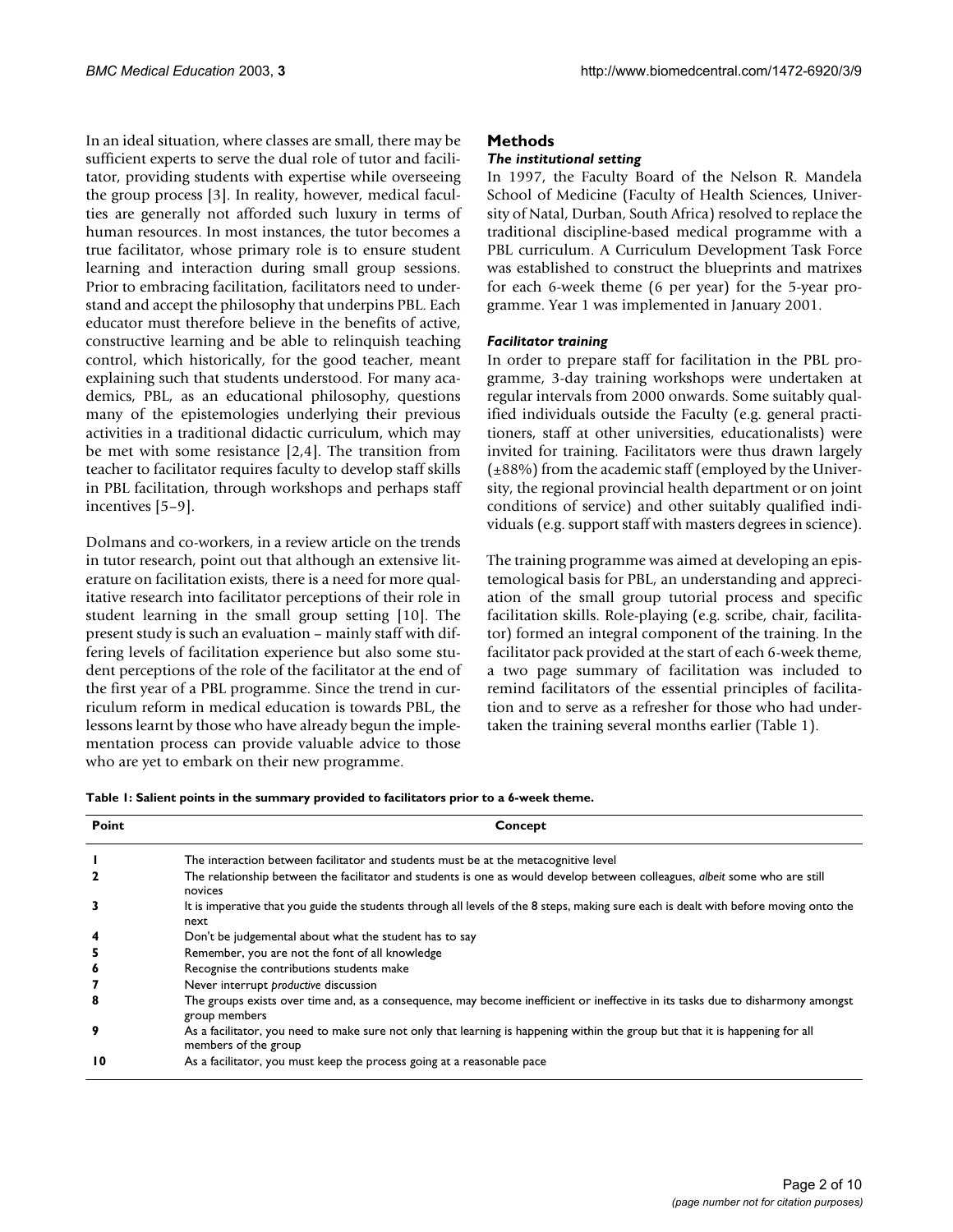<span id="page-2-0"></span>

| Table 2: Reasons selected by facilitators for participating in the new PBL programme. Facilitators could select more than one option. |  |  |  |
|---------------------------------------------------------------------------------------------------------------------------------------|--|--|--|
|                                                                                                                                       |  |  |  |

| <b>Reasons for facilitating</b>                                                                        | % facilitators ( $n = 33$ ) |
|--------------------------------------------------------------------------------------------------------|-----------------------------|
| I believe it is my responsibility to contribute to the new undergraduate programme                     | 87.9                        |
| I believe in the philosophy of problem-based learning                                                  | 66.7                        |
| It would contribute towards my teaching portfolio when applying for promotion                          | 60.6                        |
| Financial reasons                                                                                      | 48.5                        |
| My Head of Department/School asked me to facilitate                                                    | 33.3                        |
| Facilitation is an opportunity to earn CPD points                                                      | 12.1                        |
| Other (e.g. enjoy undergraduate teaching; interested in teaching and learning; to learn with students) | 21.2                        |

### *Facilitator evaluation: the survey*

During 2001, 51 facilitators were utilised for the six themes (20 facilitators required per theme; 10 students per group) run during the first year of PBL. Of these, five had left the Faculty and five others were intimately involved in the development of the curriculum and were thus excluded from the survey. Prior to the start of the 2002 academic year, it was decided to survey facilitators with differing levels of facilitation experience during 2001. 61% of facilitators returned their questionnaires. Facilitators could this be classified into those who had

1. Facilitated more than 1 theme (*n* = 17)

2. Facilitated 1 theme only (*n* = 8)

3. Been trained and were about to facilitate for the first time in January 2002 (*n* = 8)

In the survey, inquiries were made regarding motivation to facilitate, the role of training in their understanding of PBL, their experiences of facilitation (e.g. difficulties and how they coped) and their perceived roles as a facilitator in student learning. Facilitators had to rate a statement on a 5-point Likert scale and were generally given an opportunity to explain their answers. For those who were still to facilitate, statements were worded such that their perceptions of what they should or would do were probed.

# *Statistical analyses*

To check for significant differences within and between the three groups, one-way analysis of variance and a *post hoc* (LSD) test were undertaken. Where only two groups (facilitated once and facilitated more than once) were compared, a two-tailed student's *t*-test was applied once the values had been corrected for equality of variance using Levene's test. In both instances, a *P* value < 0.05 was considered significant.

# *Student comments*

Although each facilitator was evaluated by his/her group following a 6-week theme, the comprehensive data are currently not available. Student comments reported were collected from a general evaluation of a number of different aspects of the new programme at the end of 2001. Students were asked to comment on the positive and negative aspects of the facilitator as a channel of communication between curriculum organisers and students. The comments received were, however, of a more general nature and provided insight into facilitators' abilities from the student perspective.

# **Results**

### *Motivation to facilitate*

It would appear that facilitation was generally being undertaken for the correct reasons (Table [2](#page-2-0)). Facilitators felt that it was their responsibility (87.9%) and they believed in the PBL philosophy (66.7%). There were, however, less intrinsic motivating factors. It was not surprising to find that almost 61% of facilitators (Table [2](#page-2-0)) were doing so for promotional purposes, considering that promotion now requires a teaching portfolio. Almost half indicated that payment was a consideration. In this regard, Faculty had decided that while the traditional programme was being phased out, facilitators and clinical skills tutors would be remunerated.

# *Training*

Facilitator training had clearly been successful, with all three groups indicating that their understanding of PBL had increased as a result, and that the training had provided them with insight into the management of a small group (Table [3\)](#page-3-0). This was confirmed after they had facilitated on at least one theme (Table [4\)](#page-4-0). Once they had facilitated, the training made more sense, particularly for those who had facilitated more than once (Table [4](#page-4-0)) (94.1% of those who had facilitated more than once vs. 62.5% of those who had facilitated once).

Despite the training, facilitators were, however, anxious or ambivalent prior to facilitating their first session (Table [3](#page-3-0)). Facilitating more than once allowed them to become better equipped with this new skill. Although there was agreement that their first experience had been positive,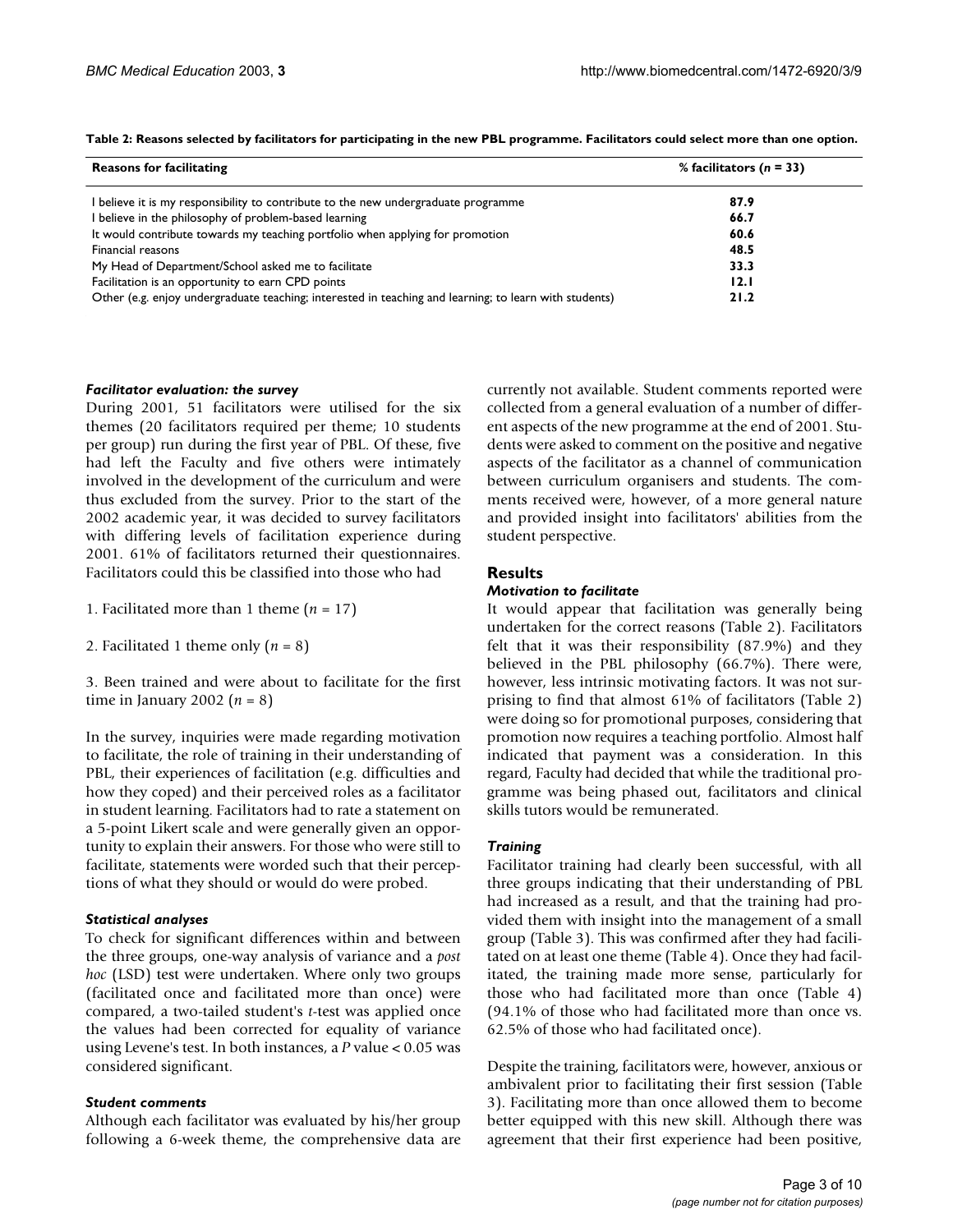<span id="page-3-0"></span>**Table 3: Facilitators' perceptions of the impact of training on their knowledge of PBL and their sentiments regarding facilitation and their first small group experiences.**

|                                                                                                                                                                                                                                   | <b>Level of experience</b>   |                                      |                                         |                                       |
|-----------------------------------------------------------------------------------------------------------------------------------------------------------------------------------------------------------------------------------|------------------------------|--------------------------------------|-----------------------------------------|---------------------------------------|
|                                                                                                                                                                                                                                   | No facilitation<br>$(n = 8)$ | <b>Facilitated</b><br>once $(n = 8)$ | <b>Facilitated &gt; 1</b><br>$(n = 17)$ | <b>All facilitators</b><br>$(n = 33)$ |
| <b>Facilitator training</b>                                                                                                                                                                                                       |                              |                                      |                                         |                                       |
| <b>PRIOR TO TRAINING, how would rate your knowledge/</b><br>understanding of the PBL philosophy? $I = none 2 = scant 3 =$<br>reasonable/average $4 = \text{good } 5 = \text{excellent}$                                           | $2.5 \pm 0.38$               | $2.4 \pm 0.36$                       | $3.0 \pm 0.24$                          | $2.7 \pm 0.18$                        |
| <b>AFTER TRAINING, how would you rate your knowledge/</b><br>understanding of the PBL philosophy? $I = none 2 = scant 3 =$<br>reasonable/average $4 = \text{good } 5 = \text{excellent}$                                          | $3.8 \pm 0.25$               | $3.9 \pm 0.30$                       | $4.0 \pm 0.19$                          | $3.9 \pm 0.13$                        |
| Did the facilitator training provide you with sufficient insight into<br>how a facilitator should manage a small PBL group? $I =$ strongly<br>disagree $2 =$ disagree $3 =$ not sure $4 =$ agree $5 =$ strongly<br>agree          | $3.9 \pm 0.30$               | $3.6 \pm 0.42$                       | $3.8 \pm 0.24$                          | $3.8 \pm 0.17$                        |
| Becoming experienced with facilitation                                                                                                                                                                                            |                              |                                      |                                         |                                       |
| How did/do you feel before facilitating your first session? $I =$<br>annoyed $2 =$ anxious $3 =$ did not think about it $4 =$<br>confident $5 =$ excited                                                                          | $3.1 \pm 0.55$               | $2.9 \pm 0.40$                       | $3.1 \pm 0.33$                          | $3.0 \pm 0.31$                        |
| Do you believe that in order to become more comfortable/<br>equipped to facilitate, one must facilitate more than $\vert$ theme? $\vert$ =<br>strongly disagree $2 =$ disagree $3 =$ not sure $4 =$ agree $5 =$<br>strongly agree | $4.6 \pm 0.18$ <sup>a</sup>  | $3.4 \pm 0.46$                       | $4.4 \pm 0.24$ <sub>ac</sub>            | $4.2 \pm 0.19$                        |
| Facilitation or teaching in the traditional programme? $I =$ strongly<br>disagree $2 =$ disagree $3 =$ not sure $4 =$ agree $5 =$ strongly<br>agree                                                                               |                              |                                      |                                         |                                       |
| In terms of undergraduate learning, would you prefer to facilitate<br>(new curriculum) (rather than continue to teach students<br>didactically (i.e. lectures) as is undertaken in the traditional<br>curriculum)?                | $3.9 \pm 0.30$               | $3.8 \pm 0.49$                       | $3.3 \pm 0.34$                          | $3.6 \pm 0.22$                        |
| Have you ever consulted someone (MEDev or other) with regard<br>to problems that you may have experienced in your small group<br>sessions.                                                                                        | N/A                          | $3.3 \pm 0.49$                       | $2.4 \pm 0.26$                          | $2.6 \pm 0.24$ (n =<br>25)            |

a,b,ac *P* < 0.05

that they were enthusiastic about the process, and believed that it promoted student learning, those who had facilitated once only were less sure about some of these issues (Table [4\)](#page-4-0).

Those who had facilitated once only did not encounter difficult students in their groups, while half of the more experienced group had had a disruptive or a non-participative student (Table [4\)](#page-4-0). From facilitator comments, the situation was handled appropriately, by negotiation with the group or the individual, by directing questions to the quiet student or by reporting the incident to the Medical Education Development (MEDev) office.

# *Facilitator perceptions of their roles*

There was general agreement (>80% of facilitators) regarding facilitator roles in terms of student participation, not tutoring, assessing students and asking probing questions (Table [5\)](#page-4-1). There was, however, some variability in the response of facilitators to less implicit roles (i.e. being a mentor or a role model, or viewing students as colleagues) (Table [5](#page-4-1)). Only the facilitated once group members were "not sure" about being role models. All three groups were, however, uncertain about their role as a mentor. Perhaps this arose as a result of different perceptions of the term "mentor", although an example was provided. Some facilitators believed that this role should be undertaken by a counsellor, while others were of the opinion that if a facilitator was to become an academic mentor, then he/she needed to be a subject expert, which was not possible in the current system. For others, a facilitator cannot have the dual role of mentor and assessor (*albeit* formative in this case) – *"Facilitators and mentors should be separate to maintain objectivity in academic assessment".* It is encouraging to find that facilitators generally saw students as colleagues, suggesting that they viewed themselves as learners in this process (Table [5\)](#page-4-1).

Facilitators recognised that they were not supposed to provide content information, but some had found it diffi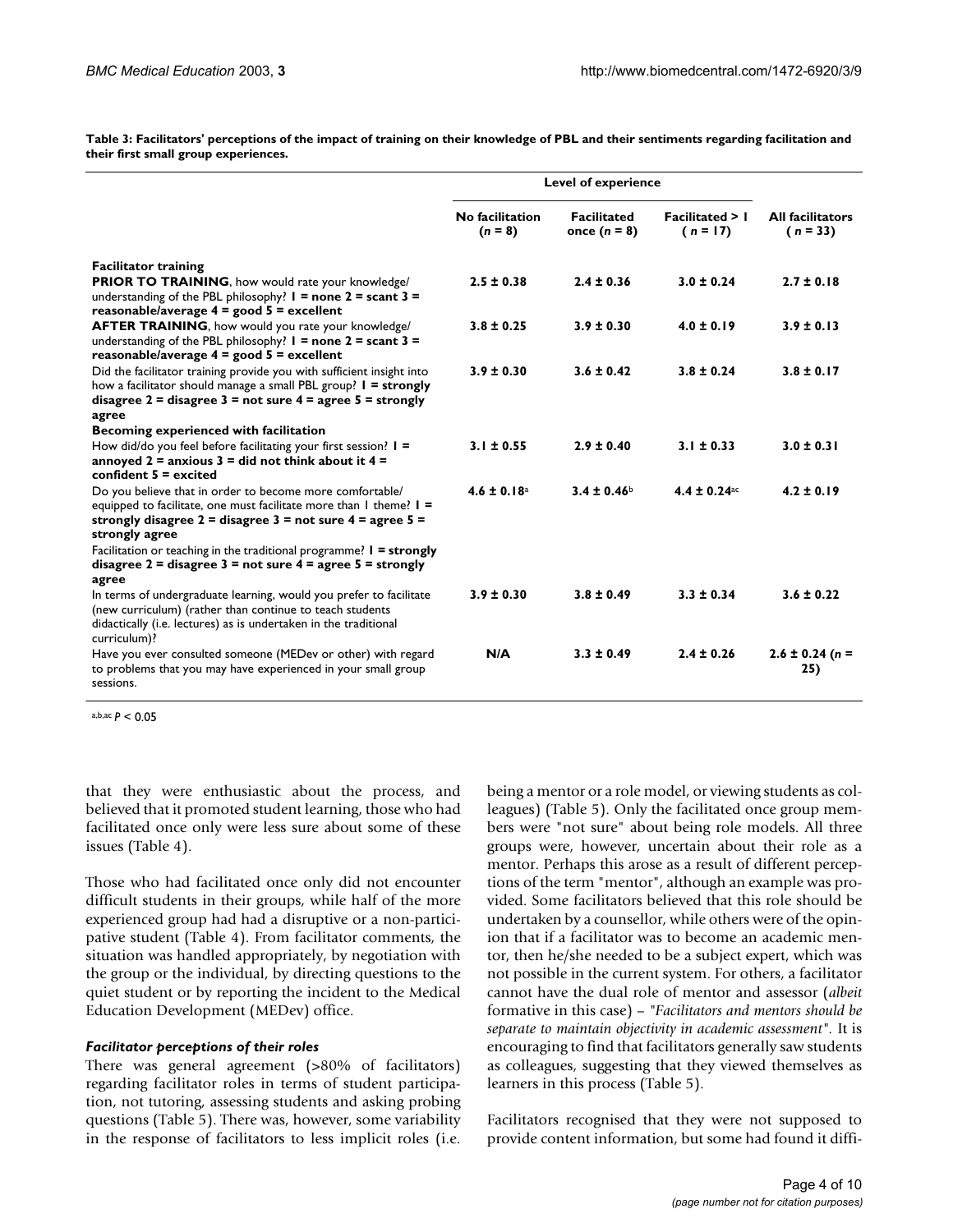<span id="page-4-0"></span>**Table 4: Facilitator experiences of their small groups tutorials: facilitating for the first time and dealing with student problems.**

|                                                                                                                                                                                                                                                                 | <b>Level of experience</b>           |                                         |                                      |                                       |
|-----------------------------------------------------------------------------------------------------------------------------------------------------------------------------------------------------------------------------------------------------------------|--------------------------------------|-----------------------------------------|--------------------------------------|---------------------------------------|
|                                                                                                                                                                                                                                                                 | <b>Facilitated once</b><br>$(n = 8)$ | <b>Facilitated &gt; 1</b><br>$(n = 17)$ | <b>Student's t-test</b><br>(P value) | <b>All facilitators</b><br>$(n = 25)$ |
| <b>Facilitating the first theme</b>                                                                                                                                                                                                                             |                                      |                                         |                                      |                                       |
| How would you rate your first tutorial/facilitation session (i.e.<br>Case I)? I = dreadful $2$ = satisfactory $3$ = not sure $4$ = good<br>$5 =$ excellent                                                                                                      | $3.8 \pm 0.37$                       | $3.4 \pm 0.26$                          | 0.387                                | $3.5 \pm 0.21$                        |
| After facilitating your first 6 week theme, how do you feel<br>generally about facilitation? $I =$ hate it $2 =$ doing it because I<br>have to $3 =$ ambivalent $4 =$ coping $5 =$ enthusiastic                                                                 | $4.5 \pm 0.27$                       | $4.6 \pm 0.19$                          | 0.795                                | $4.6 \pm 0.15$                        |
| After facilitating for one theme of 6 weeks, how did you feel<br>about the PBL process in terms of promoting learning in<br>Medicine? $I =$ ineffective 2 = barely effective 3 =<br>ambivalent $4 = \text{good } 5 = \text{excellent}$                          | $4.3 \pm 0.31$                       | $3.8 \pm 0.20$                          | 0.195                                | $3.9 \pm 0.17$                        |
| Once you had facilitated 1 theme, did the facilitator training make<br>more sense in terms of understanding the role of the facilitator in<br>small group PBL sessions? $I =$ strongly disagree $2 =$ disagree<br>$3$ = not sure 4 = agree $5$ = strongly agree | $3.6 \pm 0.46$                       | $4.1 \pm 0.12$                          | 0.331                                | $4.0 \pm 0.17$                        |
| After facilitating I theme, did your opinion of PBL being beneficial<br>in terms of student learning change? $I =$ strongly disagree 2 =<br>disagree $3 = not$ sure $4 = agree$ $5 = strongly$ agree                                                            | $3.0 \pm 0.42$                       | $3.4 \pm 0.26$                          | 0.462                                | $3.3 \pm 0.22$                        |
| <b>Facilitating with problem students</b><br>$l =$ strongly disagree 2 = disagree 3 = not sure 4 = agree                                                                                                                                                        |                                      |                                         |                                      |                                       |
| $5 =$ strongly agree                                                                                                                                                                                                                                            |                                      |                                         |                                      |                                       |
| Did you ever find that a tutorial group was difficult to control in<br>terms of your understanding of how a small group should<br>function?                                                                                                                     | $1.8 \pm 0.25$                       | $1.9 \pm 0.17$                          | 0.663                                | $1.8 \pm 0.14$                        |
| Did any student in one of your groups disrupt the group process?                                                                                                                                                                                                | $1.5 \pm 0.27$                       | $3.1 \pm 0.29$                          | $0.001*$                             | $2.6 \pm 0.26$                        |
| Did any student in one of your groups not participate in the<br>discussions?                                                                                                                                                                                    | $2.0 \pm 0.33$                       | $3.1 \pm 0.33$                          | $0.033*$                             | $2.7 \pm 0.26$                        |

\*indicates a statistical difference (*P* < 0.05)

<span id="page-4-1"></span>**Table 5: Facilitators' responses with respect to their perceptions of the roles of a facilitator.**

|                                                                                                                                             | Level of experience            |                                      |                                         |                                       |
|---------------------------------------------------------------------------------------------------------------------------------------------|--------------------------------|--------------------------------------|-----------------------------------------|---------------------------------------|
| <b>Roles of a facilitator</b><br>$l =$ strongly disagree 2 = disagree 3 = not sure 4 = agree 5 =<br>strongly agree                          | No facilita-<br>tion $(n = 8)$ | <b>Facilitated</b><br>once $(n = 8)$ | <b>Facilitated &gt; 1</b><br>$(n = 17)$ | <b>All facilitators</b><br>$(n = 33)$ |
| Ensuring the small group process runs smoothly                                                                                              | $4.8 \pm 0.16$                 | $4.4 \pm 0.18$                       | $4.0 \pm 0.30$                          | $4.3 \pm 0.17$                        |
| Ensuring that all students participate equally in the group                                                                                 | $4.3 \pm 0.31$                 | $4.4 \pm 0.18$                       | $4.1 \pm 0.27$                          | $4.2 \pm 0.16$                        |
| Assessing individual students in the group                                                                                                  | $4.5 \pm 0.19$                 | $4.3 \pm 0.16$                       | $4.1 \pm 0.23$                          | $4.2 \pm 0.14$                        |
| Communicating messages from curriculum organisers to students at<br>each session                                                            | $4.1 \pm 0.30$                 | $3.9 \pm 0.35$                       | $3.5 \pm 0.37$                          | $3.7 \pm 0.22$                        |
| Through probing questions, ensuring that the group achieves their<br>learning goals                                                         | $4.5 \pm 0.19$                 | $3.9 \pm 0.23$                       | $3.9 \pm 0.26$                          | $4.1 \pm 0.16$                        |
| Not tutoring, i.e. not providing expert knowledge related to the case                                                                       | $4.4 \pm 0.26$                 | $3.9 \pm 0.30$                       | $4.2 \pm 0.25$                          | $4.2 \pm 0.16$                        |
| Do you think that a facilitator should treat learners in small group<br>sessions as colleagues despite them being neophytes?                | $4.0 \pm 0.42$                 | $3.1 \pm 0.48$                       | $3.7 \pm 0.28$                          | $3.6 \pm 0.21$                        |
| Do you think that a facilitator should become a mentor (e.g. in whom<br>students can confide) for learners in his/her group?                | $3.6 \pm 0.32$                 | $3.3 \pm 0.45$                       | $3.4 \pm 0.24$                          | $3.4 \pm 0.18$                        |
| Do you think that a facilitator should serve as a role model (i.e.<br>professional behaviour; ethical, etc.) for learners in his/her group? | $4.3 \pm 0.16$ <sup>ab</sup>   | $3.4 \pm 0.46^{\circ}$               | $4.3 \pm 0.21$                          | $4.1 \pm 0.17$                        |
| Did you/will you find it difficult not to share your expertise with<br>students during sessions?                                            | $3.3 \pm 0.45$                 | $3.4 \pm 0.53$                       | $2.4 \pm 0.31$                          | $2.9 \pm 0.24$                        |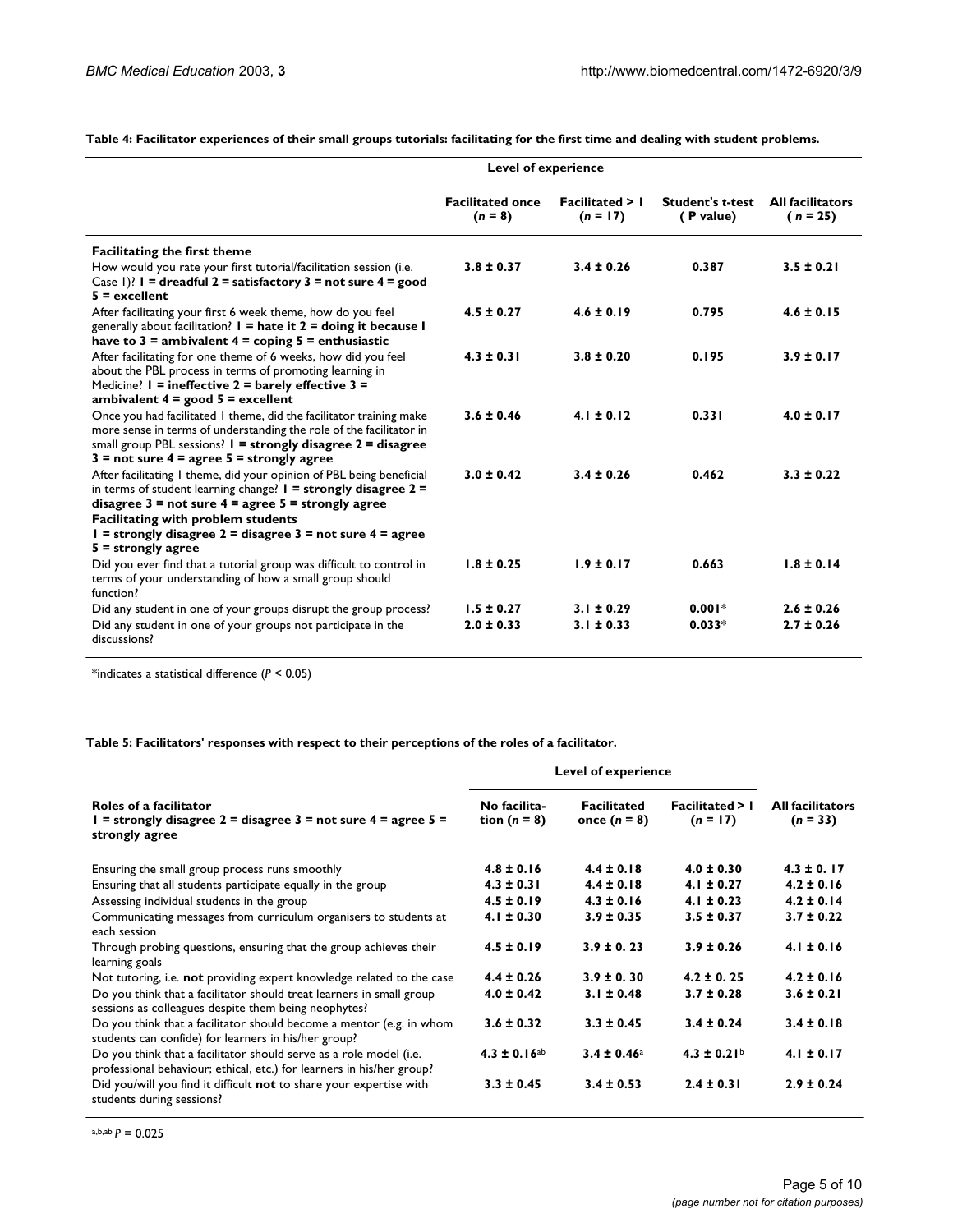<span id="page-5-0"></span>**Table 6: Facilitator perceptions of their ability to undertake certain tasks during the small group tutorials(1 = ineffective 2 = weak 3 =**  satisfactory  $4 = \text{good } 5 = \text{excellent}$ ;  $P = 0.05$ ).

|                                                                                                                                                | <b>Level of experience</b>   |                                      |                                         |                                       |
|------------------------------------------------------------------------------------------------------------------------------------------------|------------------------------|--------------------------------------|-----------------------------------------|---------------------------------------|
| <b>Facilitator ability to</b>                                                                                                                  | No facilitation<br>$(n = 8)$ | <b>Facilitated once</b><br>$(n = 8)$ | <b>Facilitated &gt; 1</b><br>$(n = 17)$ | <b>All facilitators</b><br>$(n = 33)$ |
| Ask probing questions to get students to think about issues<br>relating to the case                                                            | $4.4 \pm 0.26$               | $3.8 \pm 0.31$                       | $4.1 \pm 0.13$                          | $4.1 \pm 0.12$                        |
| Encourage students to clarify their ideas                                                                                                      | $4.3 \pm 0.16$ <sup>a</sup>  | $3.8 \pm 0.16$                       | $4.0 \pm 0.2$ ab                        | $4.0 \pm 0.09$                        |
| Encourage students to examine new ideas                                                                                                        | $4.4 \pm 0.18$ <sup>a</sup>  | $3.6 \pm 0.26^{\circ}$               | $3.9 \pm 0.12$                          | $3.9 \pm 0.11$                        |
| Point out inconsistencies in their explanations                                                                                                | $3.5 \pm 0.50$               | $3.5 \pm 0.33$                       | $3.7 \pm 0.19$                          | $3.6 \pm 0.17$                        |
| Get students to effectively brainstorm hypotheses                                                                                              | $4.6 \pm 0.18$ <sup>a</sup>  | $3.9 \pm 0.13^b$                     | $4.0 \pm 0.19$ bc                       | $4.1 \pm 0.12$                        |
| Encourage students to utilise their prior experience to the<br>benefit of the group                                                            | $4.6 \pm 0.18$ <sup>a</sup>  | $3.3 \pm 0.16^{\circ}$               | $4.2 \pm 0.14$ <sup>ac</sup>            | $4.1 \pm 0.13$                        |
| Encourage all group members to contribute                                                                                                      | $4.6 \pm 0.18$               | $4.0 \pm 0.33$                       | $4.1 \pm 0.20$                          | $4.2 \pm 0.14$                        |
| Support each member of the group                                                                                                               | $4.5 \pm 0.19$               | $3.9 \pm 0.35$                       | $3.9 \pm 0.23$                          | $4.1 \pm 0.16$                        |
| Ensure that everyone has a chance to contribute                                                                                                | $4.8 \pm 0.16^a$             | $3.9 \pm 0.30^{\circ}$               | $4.2 \pm 0.15$ <sub>bc</sub>            | $4.2 \pm 0.12$                        |
| Encourage students to extend themselves beyond the learning<br>objectives (i.e. instill in them that knowledge is not finite or can<br>change) | $4.6 \pm 0.18$ <sup>a</sup>  | $3.8 \pm 0.25^{\circ}$               | 4.0 $\pm$ 0.2 $1^{ab}$                  | $4.1 \pm 0.14$                        |
| Test for agreement between group members                                                                                                       | $3.6 \pm 0.32$               | $3.5 \pm 0.27$                       | $3.9 \pm 0.17$                          | $3.7 \pm 0.13$                        |
| Encourage students to read widely                                                                                                              | $4.6 \pm 0.18$ <sup>a</sup>  | $3.6 \pm 0.26^{\circ}$               | $3.8 \pm 0.16$ <sub>bc</sub>            | $3.9 \pm 0.13$                        |
| Summarise the progress of the group                                                                                                            | $4.0 \pm 0.38$               | $3.6 \pm 0.26$                       | $3.8 \pm 0.18$                          | $3.8 \pm 0.14$                        |

cult not to tutor students, particularly those who had facilitated once only (Table [5](#page-4-1)). It appeared to become easier to facilitate and not tutor with increasing facilitation experience (Table [5](#page-4-1)).

# *Self-evaluation*

When asked about their ability to perform various expected functions in the small group tutorial, more than three-quarters of the experienced facilitators rated their ability in many domains as good/excellent (Table [6\)](#page-5-0). Those who were about to facilitate were extremely confident in this regard, while those who had facilitated once only were somewhat sceptical, with the average for this group below the mean for all facilitators in all instances (Table [6](#page-5-0)). Understandably, the 'experienced' facilitators were a little more realistic than either of the other two groups.

For many of the duties, statistical differences were recorded, generally between those who had not facilitated and those who had (Table [6\)](#page-5-0). Testing for agreement between group members, pointing out inconsistencies and summarising the group process were areas in which all three groups rated their abilities lower than other tasks. Facilitators who had facilitated once only rated their ability to activate prior knowledge as satisfactory, whereas those who had facilitated more than once rated their ability as good (Table [6](#page-5-0)). The results suggest that facilitator perceptions of their abilities improved with experience.

#### *PBL or the traditional curriculum?*

Perhaps the most important questionnaire item relates to whether facilitators would prefer to teach in the traditional curriculum or facilitate in PBL (Table [3\)](#page-3-0). 57.6% of all facilitators would rather facilitate than teach. Surprisingly, just over one-third of the most experienced group would rather teach than facilitate, explaining the "not sure" response to this item in Table [3](#page-3-0). There were clearly mixed sentiments regarding PBL as an educational philosophy replacing the traditional programme.

*"Teaching didactically is spoon-feeding"* (not in favour of the traditional programme).

*"I prefer to lecture. I am 100% sure of what is expected of me. Students are 100% sure of what is expected of them"* (in favour of the traditional programme).

*"PBL promotes continued gain of knowledge and assists weaker students"* (in favour of PBL).

*"I would prefer to do both. Lectures are a way of giving basic knowledge. Groups are for further learning"* (in favour of a hybrid system).

#### *Student comments*

Table [7](#page-6-0) summarises comments of students offered in a survey conducted at the end of 2001. While some facilitators were praised for their personal traits and facilitation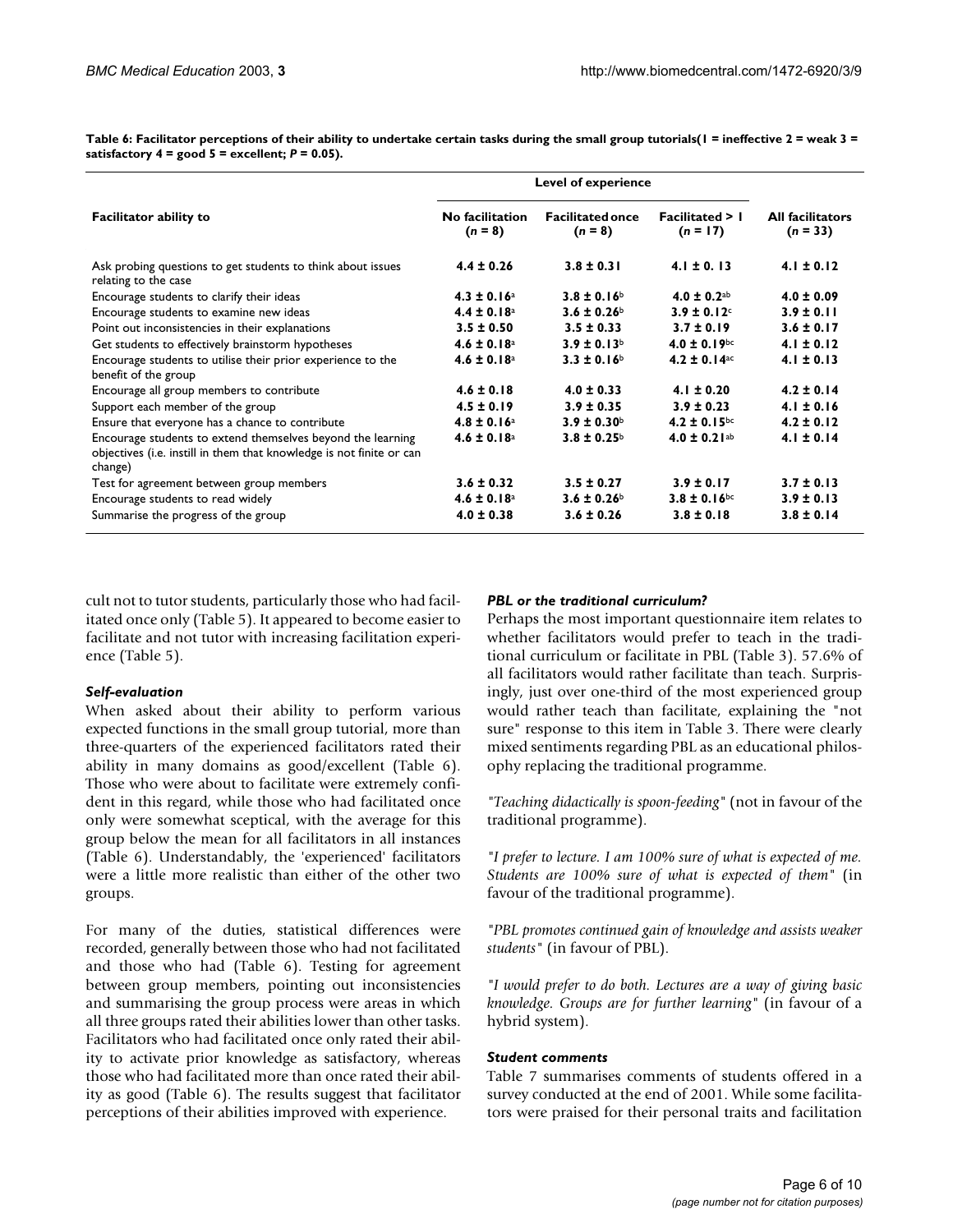#### <span id="page-6-0"></span>**Table 7: Positive and negative student comments pertaining to facilitators.**

| Positive comments                                                                                                                                                                                                                                                                                                                    | Author's comment |
|--------------------------------------------------------------------------------------------------------------------------------------------------------------------------------------------------------------------------------------------------------------------------------------------------------------------------------------|------------------|
| <b>Facilitation skills</b>                                                                                                                                                                                                                                                                                                           |                  |
| • Helped us get used to the meetings and facilitate group interaction.                                                                                                                                                                                                                                                               |                  |
| • Some direct the sessions well. They give positive input and encourage group members.                                                                                                                                                                                                                                               |                  |
| . Only once I had a facilitator who always asked us problems we were faced with and would give us feedback about<br>the subject matter. This reinforced our feeling towards the facilitator as being one of us.                                                                                                                      | Tutoring?        |
| • One gets to understand the work that one might have misunderstood.<br>. Very helpful guides. I have been lucky. All my facilitators were great and stimulated my interest in learning or<br>participating and they encouraged me though sometimes they made me feel like I didn't do my work for Friday,<br>when I came confident. | Tutoring?        |
| <b>Personal traits</b>                                                                                                                                                                                                                                                                                                               |                  |
| • Some facilitators genuinely care and always came back with a response.                                                                                                                                                                                                                                                             |                  |
| • Very informative and friendly.                                                                                                                                                                                                                                                                                                     |                  |

#### **Negative comments**

#### **Poorly informed with regard to the curriculum**

• They don't understand the problems and formats of timetables and exams. They feel out of place relaying information.

- Some facilitators never report on their facilitator meetings. If they don't know, we don't know.
- Some facilitators misinterpret the information and misinform students.
- Some were too busy to find out anything and others speculated about answers to our questions, e.g. OSCEs.
- Very little feedback *"We are looking into it"* is a common response.
- Some facilitator failed to respond to questions related to the notices.
- Facilitators themselves don't often seem to know what is happening. They don't seem to have the BIG PICTURE regarding *Curriculum 2001* and its workings.
- They sometimes don't know much about the process of MEDev.
- Facilitators seem to know little about IMPORTANT issues such as formative and summative assessment.

#### **Not enthusiastic**

- Some facilitators do not show enthusiasm for the new curriculum/PBL process.
- Sometimes facilitators cannot help us as most of them are not familiar with the present programme.
- Facilitators cannot always do stuff to help.
- Some facilitators have no interest. They sit there, get paid, answer their phones and leave.

#### **Poor facilitator role**

- Some notices are read at the end of the meeting when nobody has any interest in them.
- They do not seem to know their role in the PBL process. They are either too subdued or dominated the sessions.
- Some facilitators interfere with the group process.

• There is a problem if the facilitator cannot communicate, if the facilitator is not interested or cannot identify with the group's problem.

- Some make you panic from the first day.
- Some are not well informed on how they should facilitate and so end up telling us everything or nothing.
- Sometimes they did not take us seriously and therefore tended not to give us an opportunity to express ourselves.
- Some of them do not read the notices.

#### **Personal issues**

• Some individuals are not as dedicated/approachable as is necessary to facilitate easy interaction between students and staff.

- Cannot address anything personal.
- Sometimes you find the facilitator favours other students.

#### **Other comments**

• Some facilitators know less than us.

• The role of the facilitator is very important and it seems to be underestimated by the planners. Some facilitators are a real waste of time whilst others are a key part of the group. How can there be such a variety of attitudes of facilitators when they supposedly all know what to do? Some of them are just unpleasant, boring never enthusiastic, never on time! How can these people be picked to do such an important job? Yes, they are not there to teach but at least be happy and say something or contribute a little. Students get terribly depressed when they hear that M has facilitator X and N has facilitator Y. This should not be the case. Facilitator training should be looked at because something (with our facilitators) went WRONG! Some facilitators are very informed whilst others are just as lost as we are. How can the blind lead the blind? MAYBE at the start of the year, the facilitator's role should have been explained to the students.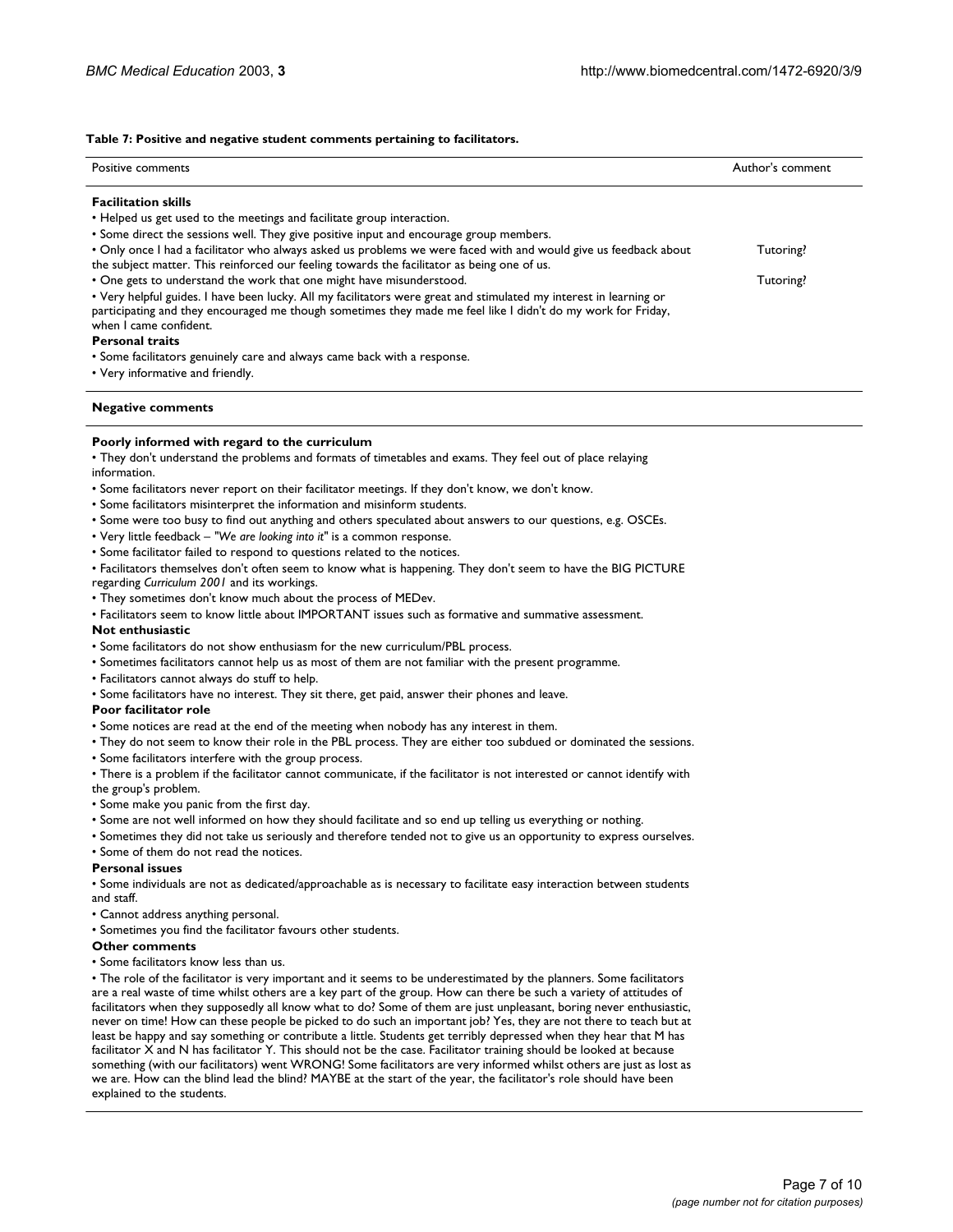skills (which have suggestions of tutoring in some cases!), others were criticised for poor facilitation skills, lack of enthusiasm and being uninformed about the new curriculum.

# **Discussion**

There were a wide range of responses regarding facilitator skills and roles, both from the student and the facilitator perspective. The level of experience impacted on facilitator perceptions of their ability to undertake certain facilitation duties and tasks. On self-evaluation, most facilitators believed that they could adequately manage the group process, although some found it difficult not to share their expertise. Students were, however, more severe in their criticism of facilitator abilities, where there were clearly differences in perceived level of facilitator skill and commitment. These results suggest a need for more explicit instructions to both staff and students regarding expectations of facilitators in the programme.

# *Facilitator motivation*

While some negative student comments pertained to facilitator performance in the group process (e.g. interfering with the group process), others related to facilitators not being in touch with programme details (e.g. timetables, assessment procedures). Since 2001 was the first year of PBL implementation, with many aspects evolving, it is understandable that some facilitators were not always aware of the latest developments. Facilitator meetings with curriculum organisers arranged prior to the start of the theme and at least once during the 6 weeks, served to inform facilitators of the scope of the learning objectives and problems to be addressed. The question arises whether this intervention, as well as other reports presented to Faculty Board, provided sufficient information regarding curriculum implementation. Of interest, and an issue for debate, would be the consideration of the dual responsibility of facilitators and curriculum developers in this regard (i.e. of becoming informed and of being informed). Since facilitators are being paid during the early stages of PBL implementation, while the traditional curriculum is being phased out, should they then not make every effort to keep abreast of *Curriculum 2001* developments? Only 50% of facilitators (< 30% of the more experienced) had contacted MEDev with a query, suggesting a degree of apathy. Almost half of the facilitators were prompted to facilitate for financial reasons, which may question their recorded intrinsic motivation (i.e. felt it was their responsibility, believed in the PBL philosophy) (Table [2](#page-2-0)).

# *Content expert vs. non-expert facilitator*

An important and not unexpected outcome of this survey was the issue of tutoring (i.e. providing content expertise). There is considerable literature on the content expert vs.

the non-expert in PBL, the results of which are contradictory in terms of the impact on student learning [10–12]. While facilitators in the present survey understood that they were not to share their content expertise, many were unable to restrain themselves. Tutors new to PBL have been reported elsewhere to experience the same difficulty, which carries with it the danger of directing the tutorial process [13–16]. Silver and Wilkerson, following their study on tutors' self-rating of their expertise and performance, believe that dominant tutors may impede students' ability to prioritise learning goals, ask and answer critical questions and synthesize their learning [17]. Content experts also found it more difficult to maintain the facilitator role, but that if they did, they were more satisfied with PBL as an educational process [15]. Perhaps the marginal preference of facilitators in the present study to facilitate in the new programme vs. lecture in the old one indicates an underlying uneasiness with their changing role in student learning. Despite most facilitators enjoying their sessions and believing that PBL promoted student learning, only 57.6% would prefer to facilitate (vs. teach). This may, in part, reflect Oliffe's comments that PBL facilitation provides little nourishment for the traditional teaching ego [2]. Maudsley has summarised the changing role of the facilitator/tutor most eloquently: *"The tutor's challenge is to forego the tightrope of effectiveness by balancing intervention in the group process between an informal, empathetic style and sparing use of personal content expertise"*  $(p. 660)[11]$ . It might then take more than a 3-day training workshop to develop an appropriate ethos in staff in terms of embracing the new pedagogy. While almost 88% of facilitators felt that it their responsibility to participate, only 67% did so because they believed in PBL. This figure is only slightly higher than for those who were facilitating for promotional purposes. Again, such a response might indicate that some facilitators were not sufficiently intrinsically motivated by curriculum change, the reasons for which may be numerous (e.g. perhaps not seen as a faculty priority; work overload; not sufficiently informed). Clearly, it is in a faculty's interest that staff members willingly accept curriculum reform and volunteer as facilitators, theme co-ordinators, clinical skills tutors, etc. without extrinsic motivating factors such as remuneration. The difficulty arises, however, in the face of a human resource shortage, with many having clinical duties, postgraduate students and teaching commitments in the traditional programme. The phasing out of one programme and the implementation of another, particularly if the latter is of shorter duration, places considerable demands on staff. Incentives such as merit notches and promotion might therefore be necessary to encourage participation during this difficult interim period. Ideally, these measures should be in place prior to programme implementation. Faculty might consider suspending student registration for a year, to release some staff to assist with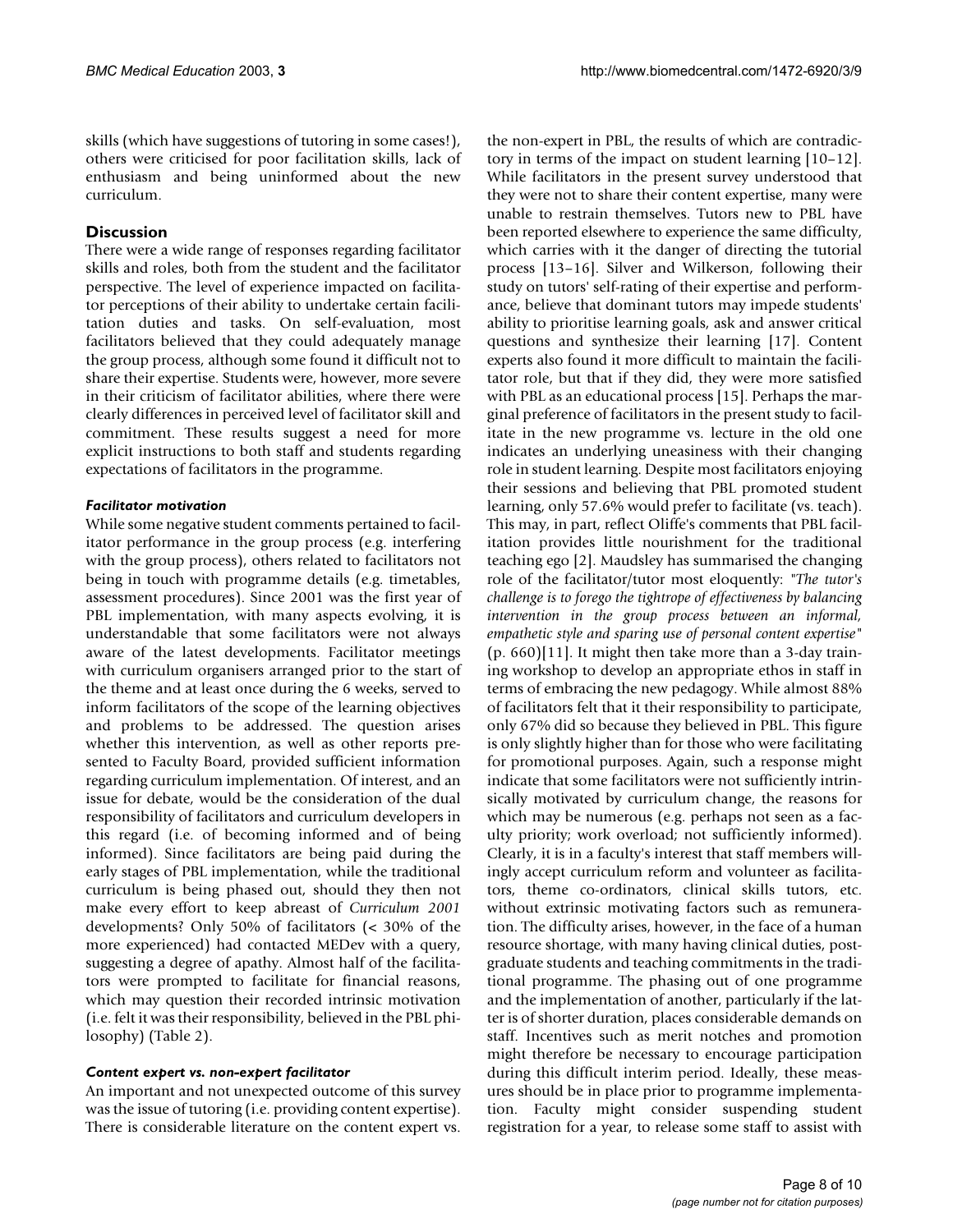planning and to develop the human resource capacity to undertake the first year of implementation.

# *Novice facilitators: improving skills*

Since the present survey was undertaken after only one year of the new programme, all facilitators, even if they had facilitated all six themes, could still be considered as novices in terms of their skills and role in PBL tutorials. Perhaps for some, the new programme challenged their epistemological beliefs and conceptions of teaching and learning [18], which they might (or might not have) espoused for as long as they had been teaching students. A new programme will undoubtedly place new demands on staff, impacting on their comfort zone, generating uncertainty, unease [10,19] and even resistance [2,4,20]. Facilitator support, particularly in the early stages of PBL implementation, therefore becomes critical. Whilst Faculty organised meetings with facilitators during the themes, attendance was not always guaranteed due to other commitments (e.g. clinical duties, teaching in the old programme). Feedback to individual facilitators following student evaluation [1] as well as peer evaluation (e.g. presiding over a small group session) would be two ways in which facilitators could become confident in their facilitation skills. This feedback should be as early as possible, preferably before the next facilitation. This is, however, not always possible as it places additional demands on already busy curriculum organisers.

Facilitation expertise can be expanded by becoming a member of an informal, but preferably, a formal facilitator group. The former was created at the Nelson R. Mandela School of Medicine by facilitators who evidently found a need to share experiences, meeting over lunchtime to discuss areas of interest, problems, etc. An electronic interest group was also started for those who experience difficulty attending such meetings. For novice facilitators, peer assistance with issues such as dealing with quiet or disruptive students might offer more constructive support than can be provided by busy curriculum organisers. The latter should, however, not be used as an excuse by Faculty for not providing support. Since the small group tutorial and, by implication, facilitation, is a cornerstone of PBL, appropriate support structures (e.g. a staff development office) should be in place at implementation.

Strategies staff developers might consider to support facilitators could include co-facilitation, in which a novice facilitator attends sessions of a more experienced facilitator deemed to be "excellent" (by whom, as there is frequently a mismatch between perceptions of faculty and students?). Alternatively, videotaped sessions could provide a more permanent record of the process within groups [5], to be used during training sessions to highlight types of intervention and handling of difficulties.

# *Non-cognitive roles of facilitators: neglected considerations?*

A much neglected but integral aspect of facilitation involves the non-cognitive roles of facilitators: as colleagues, role models and mentors. In a recent review article, Dolmans and colleagues summarise what they believe to be the three major trends in tutor research (content expertise; process variables; tutor characteristics in relation to differential content variables) and have suggested that in order to provide better insight into interpreting facilitator behaviour, future research should comprise qualitative studies regarding facilitators' conceptions of their role in student learning [10]. In one of the few publications which considers the non-cognitive role of facilitators in the group process, Schmidt and Moust, despite advocating content expertise as a requirement, propose a model incorporating social congruence (a willingness of a tutor to develop an informal relationship with students and display a personal interest and a caring attitude) as an important variable affecting not only the manner in which the facilitator explains things to students, but also on group functioning [3].

The present study attempted to gauge facilitator perceptions of their relationship with students, apart from their role as a process expert. It is encouraging that  $\pm 64\%$  of all facilitators  $(\pm 71\%$  of experienced facilitators) recognised that they should treat students as colleagues, suggesting that many facilitators may have made the transition from teacher/lecturer to facilitator/educator, have embraced the PBL philosophy and are able to acknowledge that they too, as non-content experts, are learners with the students.

Facilitators generally agreed that they should serve as role models for students, which is congruent with the literature regarding the importance of role models for developing professional and ethical behaviour in students [21]. Facilitators were, however, less certain about their role as a mentor (only about 55% agreement). The variable perceptions of a mentor may have contributed to this uncertainty [22], although an example was provided in the survey (e.g. someone in whom students can confide). Since mentoring involves an active participation on the part of the facilitator (e.g. being available for consultation outside of the group; dealing with personal student issues). counselling skills might be a useful inclusion in facilitator training. In all probability, however, for educators still grappling to come to terms with the PBL philosophy, and understanding their new role in student learning and development, mentoring might be an overwhelming concept.